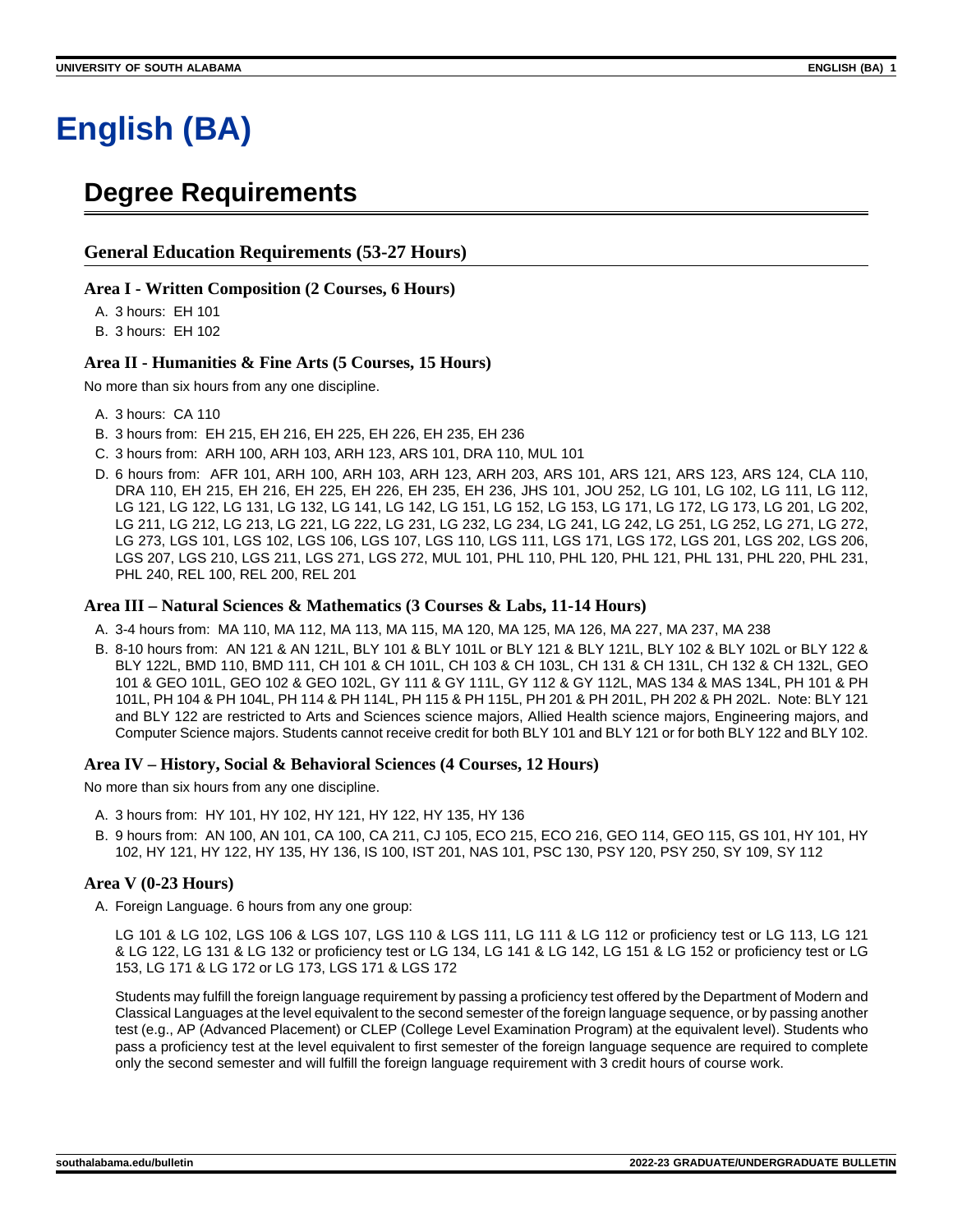B. Natural Sciences/Math. 3-4 hour lab science or math/stat course from:

AN 121 & AN 121L, BLY 101 & BLY 101L or BLY 121 & BLY 121L, BLY 102 & BLY 102L or BLY 122 & BLY 122L, BMD 110, BMD 111, CH 101 & CH 101L, CH 103 & CH 103L, CH 131 & CH 131L, CH 132 & CH 132L, GEO 101 & GEO 101L, GEO 102 & GEO 102L, GY 111 & GY 111L, GY 112 & GY 112L, MAS 134 & MAS 134L, PH 101 & PH 101L, PH 104 & PH 104L, PH 114 & PH 114L, PH 115 & PH 115L, PH 201 & PH 201L, PH 202 & PH 202L, ST 210, MA 113-299 (except 201 and 202).

Students must complete a 6 credit hour sequence either in literature (Area II – EH 215 & EH 216, EH 225 & EH 226, or EH 235 & EH 236) or history (Area IV – HY 101 & HY 102 or HY 135 & HY 136 or HY 121 & HY 122).

All undergraduates must complete two designated writing credit (W) courses, at least one of which must be in the student's major or minor.

## **Major Requirements (39 Hours)**

\_\_\_\_\_\_\_\_\_\_\_\_\_\_\_\_\_\_\_\_\_\_\_\_\_

#### **English BA Major Core (16 Courses, 39 Hours)**

- A. Survey Sequence 6 hours from: EH 215/EH 216, EH 225/EH 226, or EH 235/EH 236
- B. Gateway Course 3 hours: EH 300 -Should be completed prior to enrollment in any 400-level English course. Also fulfills technology requirement.
- C. Literature prior to 1660 3 hours from: EH 314, EH 315, EH 320, EH 321, EH 324, EH 461, EH 465, EH 467, EH 470, EH 471, EH 472 (NOTE: Classical Mythology EH/PHL/REL/CLA 310 cannot satisfy this requirement.)
- D. British or American Literature, 1660-1900 3 hours from: EH 331, EH 332, EH 334, EH 340, EH 342, EH 343, EH 351, EH 352, EH 353, EH 354, EH 462, EH 474, EH 475
- E. Literature after 1900 3 hours from: EH 360, EH 362, EH 363, EH 364, EH 365, EH 366, EH 369, EH 380, EH 463, EH 468, EH 476, EH 478, EH 479
- F. Criticism, Theory, Rhetoric 3 hours from: EH 402, EH 421, EH 422
- G. Diversity, Equity, and Inclusion 3 hours from: EH 207, EH 335, EH 357, EH 468, EH 480
- H. English Electives\*- Five additional EH Courses 15 hours. (Any EH course qualifies, not just those listed above. See limits on 200-level courses.)
- I. 400-level courses At least 9 hours Note: These can simultaneously fulfill requirements C-G above, with one being Item F.

## **Minor Requirements (18-24 Hours)**

A minor is required for this degree program

**Notes:**

## **Additional Information**

Coursework requirements for the English BA include:

- 9 hours of 400-level coursework in English at USA.
- 30 hours of 300- or 400-level coursework at USA.
- 39 hours of English coursework, excluding composition. (Only four 200-level courses can count toward this requirement.)
- 15 hours of 300- or 400-level coursework in English at USA.

## **Graduation Plan**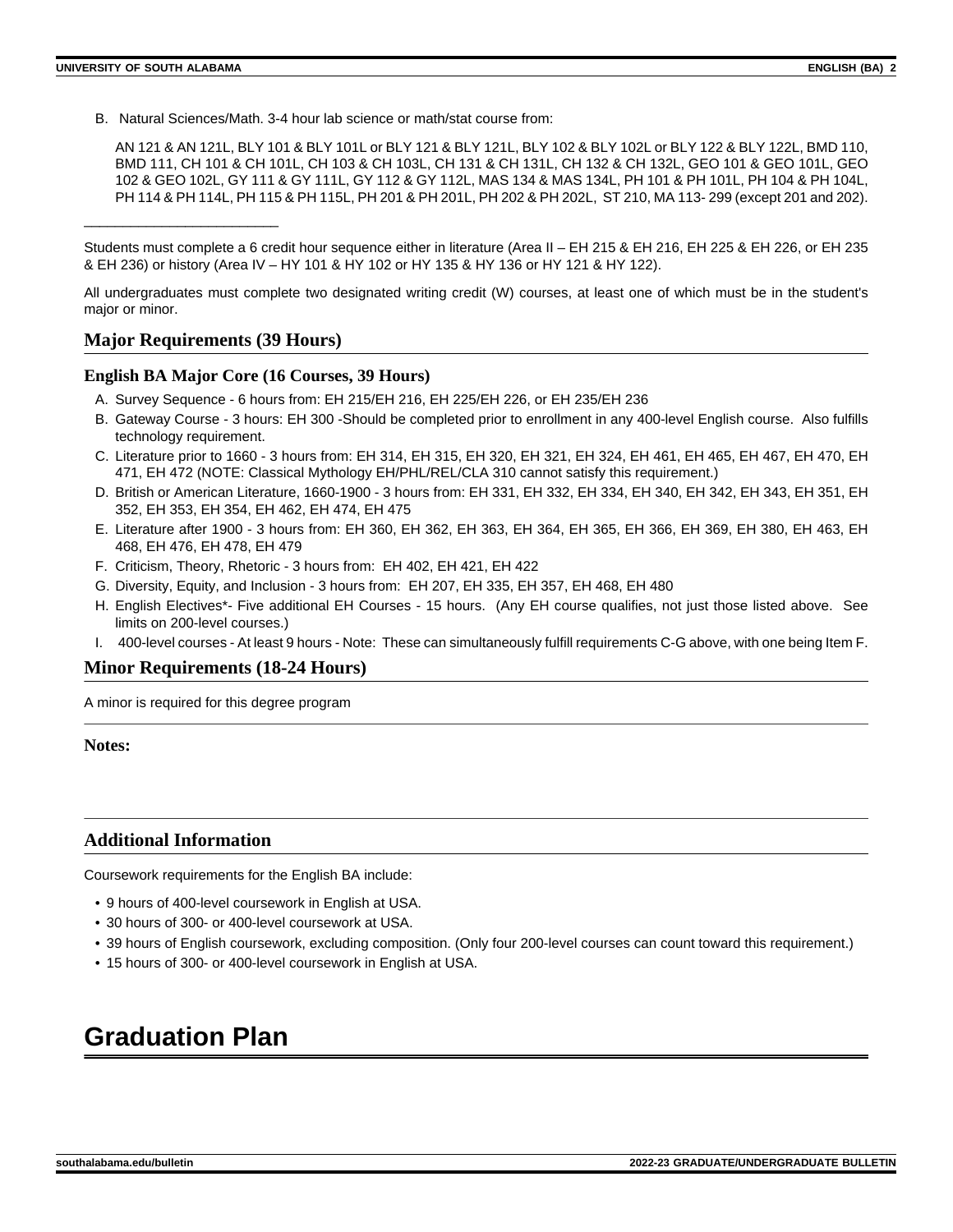## **English (BA) : (39 Total Hours)**

## **First Year - Fall Semester**

| <b>Course ID</b>          | <b>Course Description</b>             | <b>Hours</b> |
|---------------------------|---------------------------------------|--------------|
| <b>CAS 100</b>            | First Year Experience-College Success | 2            |
| EH 101*                   | <b>English Composition I</b>          | 3            |
| <b>Math Course</b>        | MA 110 or higher                      | 3            |
| Foreign Language I        |                                       | 3            |
| <b>Fine Arts Elective</b> |                                       | 3            |
|                           |                                       |              |
|                           |                                       |              |
|                           | <b>Total Hours</b>                    | 14           |

## **First Year - Spring Semester**

| <b>Course ID</b>           | <b>Course Description</b>     | <b>Hours</b> |
|----------------------------|-------------------------------|--------------|
| EH 102 or Honors           | <b>English Composition II</b> | 3            |
| <b>Humanities Elective</b> |                               | 3            |
| Foreign Language II        |                               | 3            |
| CA 110                     | <b>Public Speaking</b>        | 3            |
| Natural Science with Lab   |                               | 4            |
|                            |                               |              |
|                            | <b>Total Hours</b>            | 16           |

## **Second Year - Fall Semester**

| <b>Course ID</b>                      | <b>Course Description</b> | <b>Hours</b> |
|---------------------------------------|---------------------------|--------------|
| Natural Science with Lab              |                           | 4            |
| Social/Behavioral Science<br>Elective |                           | 3            |
| Literature Survey                     |                           | 3            |
| Social/Behavioral Elective**          |                           | 3            |
| Minor course                          |                           | 3            |
|                                       |                           |              |
|                                       |                           |              |

## Total Hours 16

## **Second Year - Spring Semester**

| <b>Course ID</b>           | <b>Course Description</b>  | <b>Hours</b> |
|----------------------------|----------------------------|--------------|
| Social/Behavioral Elective |                            | 3            |
| Natural Science with Lab   |                            |              |
| History                    | US or Western Civilization |              |
| <b>Literature Survey</b>   |                            |              |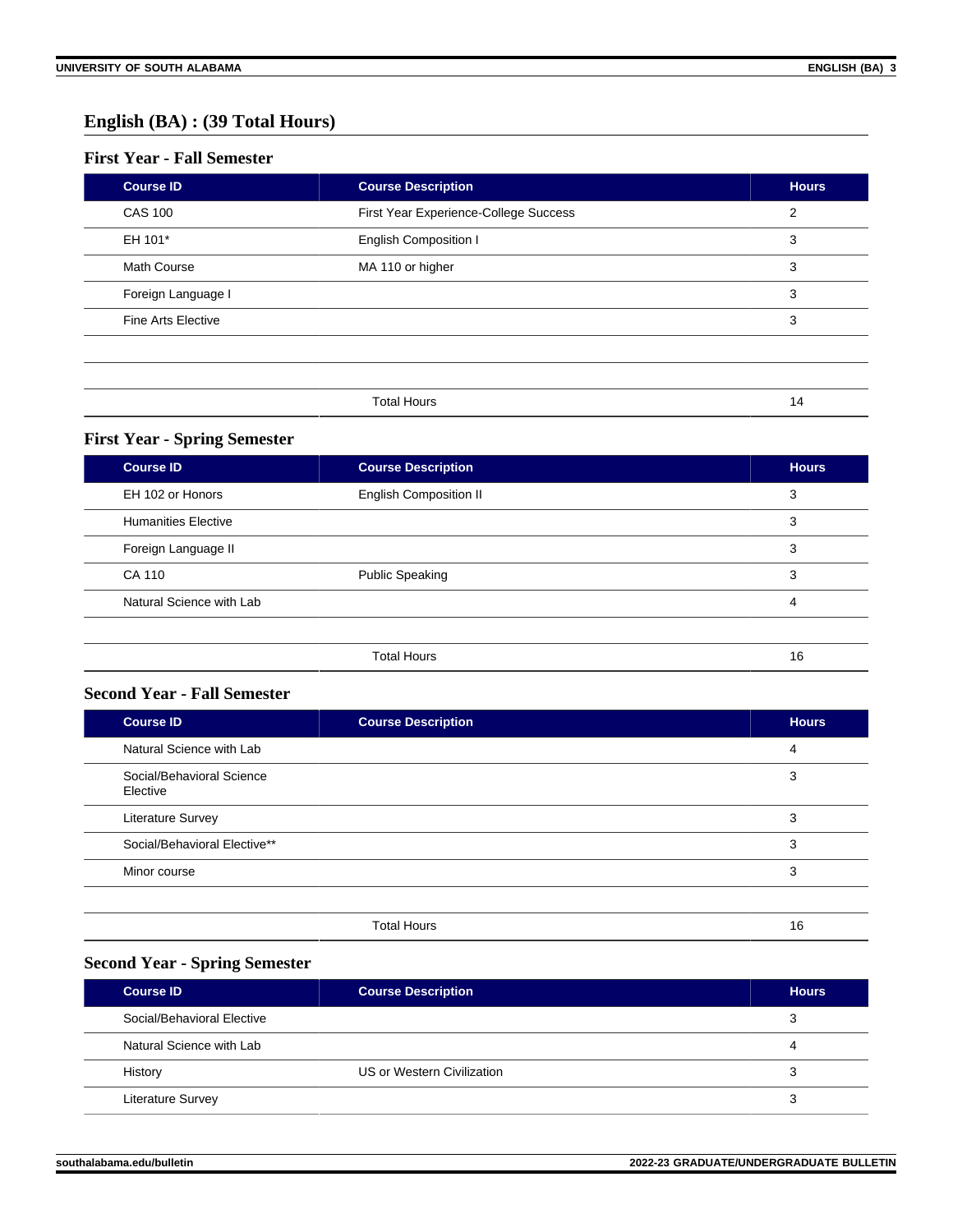| UNIVERSITY OF SOUTH ALABAMA |                                | ENGLISH (BA) 4 |
|-----------------------------|--------------------------------|----------------|
|                             |                                |                |
| EH 300                      | Introduction to Literary Study | 3              |
|                             |                                |                |
|                             |                                |                |
|                             | <b>Total Hours</b>             | 16             |

## **Third Year - Fall Semester**

| <b>Course ID</b>        | <b>Course Description</b>         | <b>Hours</b> |
|-------------------------|-----------------------------------|--------------|
| English Core: C         | Prior to 1660                     | 3            |
| English Core: D         | British or American Lit 1660-1900 | 3            |
| <b>English Elective</b> | 200 level or higher               | 3            |
| Minor course            |                                   | 3            |
| Elective                |                                   | 3            |
|                         |                                   |              |
|                         |                                   |              |
|                         | <b>Total Hours</b>                | 15           |

## **Third Year - Spring Semester**

| <b>Course ID</b>          | <b>Course Description</b>          | <b>Hours</b> |
|---------------------------|------------------------------------|--------------|
| <b>English Elective</b>   | 400 level                          | 3            |
| Minor course              | 300 level or higher                | 3            |
| Minor course              |                                    | 3            |
| Elective                  | 300 level or higher                | 3            |
| EH 402, EH 421, or EH 422 | Rhetoric or Literary Criticism (W) | 3            |
|                           |                                    |              |

| `H<br>- - - |  |
|-------------|--|

## **Fourth Year - Fall Semester**

| <b>Course ID</b>        | <b>Course Description</b>        | <b>Hours</b> |
|-------------------------|----------------------------------|--------------|
| <b>English Elective</b> | 400 level                        | 3            |
| <b>English Elective</b> | 300 level or higher              | 3            |
| <b>Minor Course</b>     |                                  | 3            |
| <b>English Elective</b> | 300 level or higher              | 3            |
| English Core: G         | Diversity, Equity, and Inclusion | 3            |
|                         |                                  |              |
|                         | <b>Total Hours</b>               | 15           |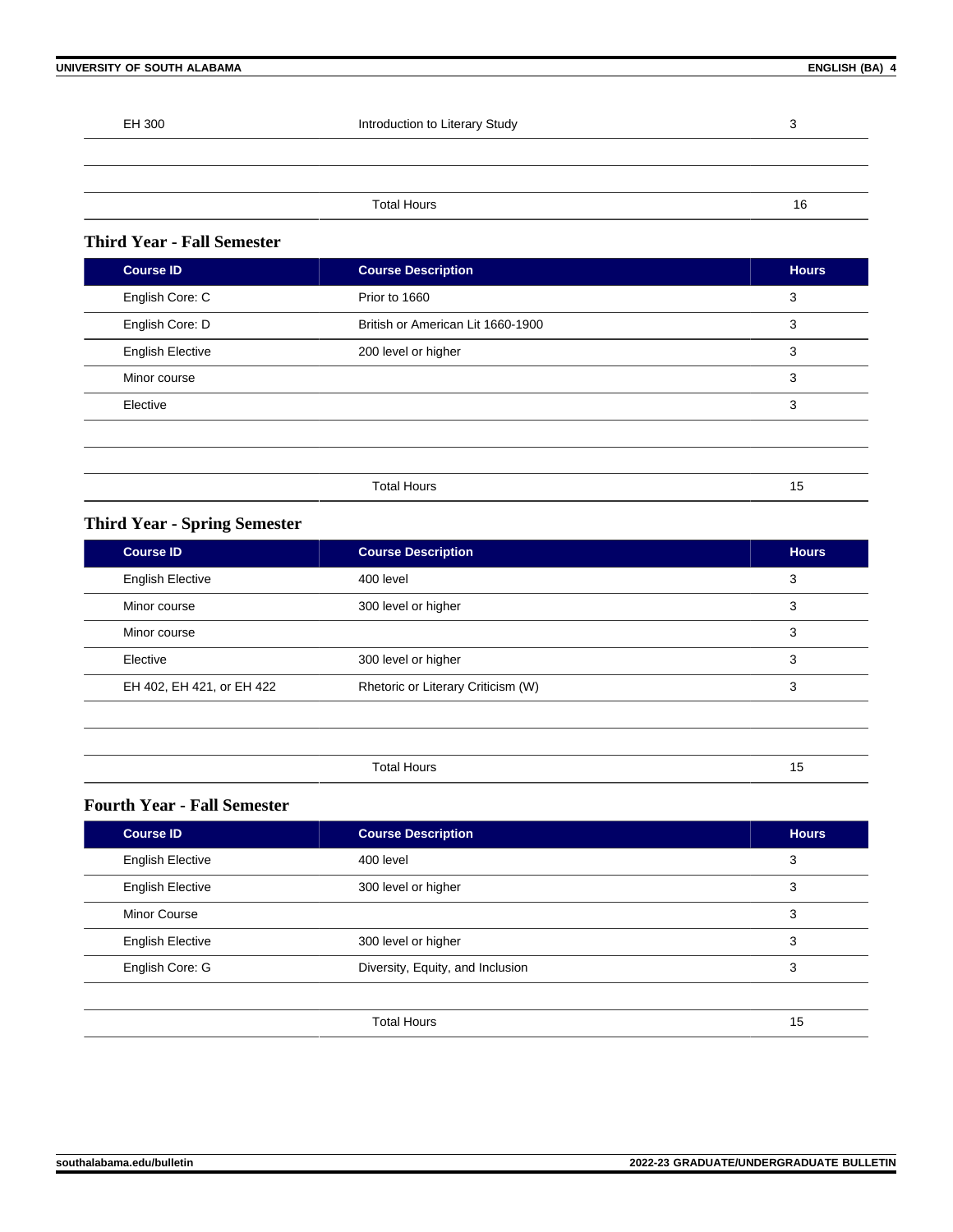#### **Fourth Year - Spring Semester**

| <b>Course ID</b>        | <b>Course Description</b> | <b>Hours</b> |
|-------------------------|---------------------------|--------------|
| <b>English Elective</b> | 300 level or higher       | 3            |
| Elective                |                           | 3            |
| Elective                |                           | 3            |
| <b>English Elective</b> | 400 level or higher       | 3            |
| Minor course            |                           | 3            |
|                         | <b>Total Hours</b>        | 15           |
| <b>Notes</b>            |                           |              |

\*\*See Degree Requirements

## **Department Information**

#### [Department of English website](https://www.southalabama.edu/colleges/artsandsci/english)

#### <https://www.southalabama.edu/colleges/artsandsci/english>

Through its focus on the interpretation, analysis, and production of literary and other texts, the English Department teaches students how those texts shape and are shaped by the world around them. In so doing, the Department helps students acquire the critical skills they need to analyze and participate in these interactions and contribute to the shaping of their worlds. The faculty's teaching and research in literature, creative writing, and composition/rhetoric combine to foster excellence in critical reading, creative thinking, and effective writing.

For all students, the Department provides the composition skills essential for success at the University and offers courses introducing the cultural diversity and historical breadth of British, American, and world literatures. For students majoring or minoring in English, the Department teaches critical strategies needed for intensive study in creative writing, professional writing, and in diverse literatures in English. For students pursuing graduate study in English, the Department provides advanced training in creative writing, literary analysis, rhetoric, methods of scholarly research, and critical theory. In all cases, by asking students to read, discuss, and write about a wide variety of texts, the Department promotes an inclusive and evolving understanding of English Studies.

All first-time freshmen must successfully complete CAS 100, First Year Experience, as a degree requirement. Students must enroll during their first term at USA, except for summer-entry students who must enroll in the fall semester following entry.

## **Honors In English**

To be awarded Departmental Honors in English a student must:

- 1. Complete all the standard requirements for the major in English.
- 2. Maintain a 3.5 overall GPA (University requirement) and a 3.5 GPA in all course work in English.
- 3. Receive permission from the Department Chair and agreement from a Department member to serve as mentor.
- 4. Complete a Senior Honors Thesis (EH 499), with a grade of "A" or "B" in addition to the standard requirements for the English major. EH 499, Senior Honors Thesis (six semester hours credit), may be counted toward three hours of the 39 hours required for the major and toward three hours of the nine 400-level hours required for the major. Thus, the student receiving honors in English will be required to take a total of 42 hours in English instead of 36. In EH 499 the student will normally take three hours in the Fall semester for research and three in the Spring for writing. A final committee of three or more faculty members, including a representative of the University Honors College, will conduct an oral defense. The thesis must be approved by the director of the University Honors College.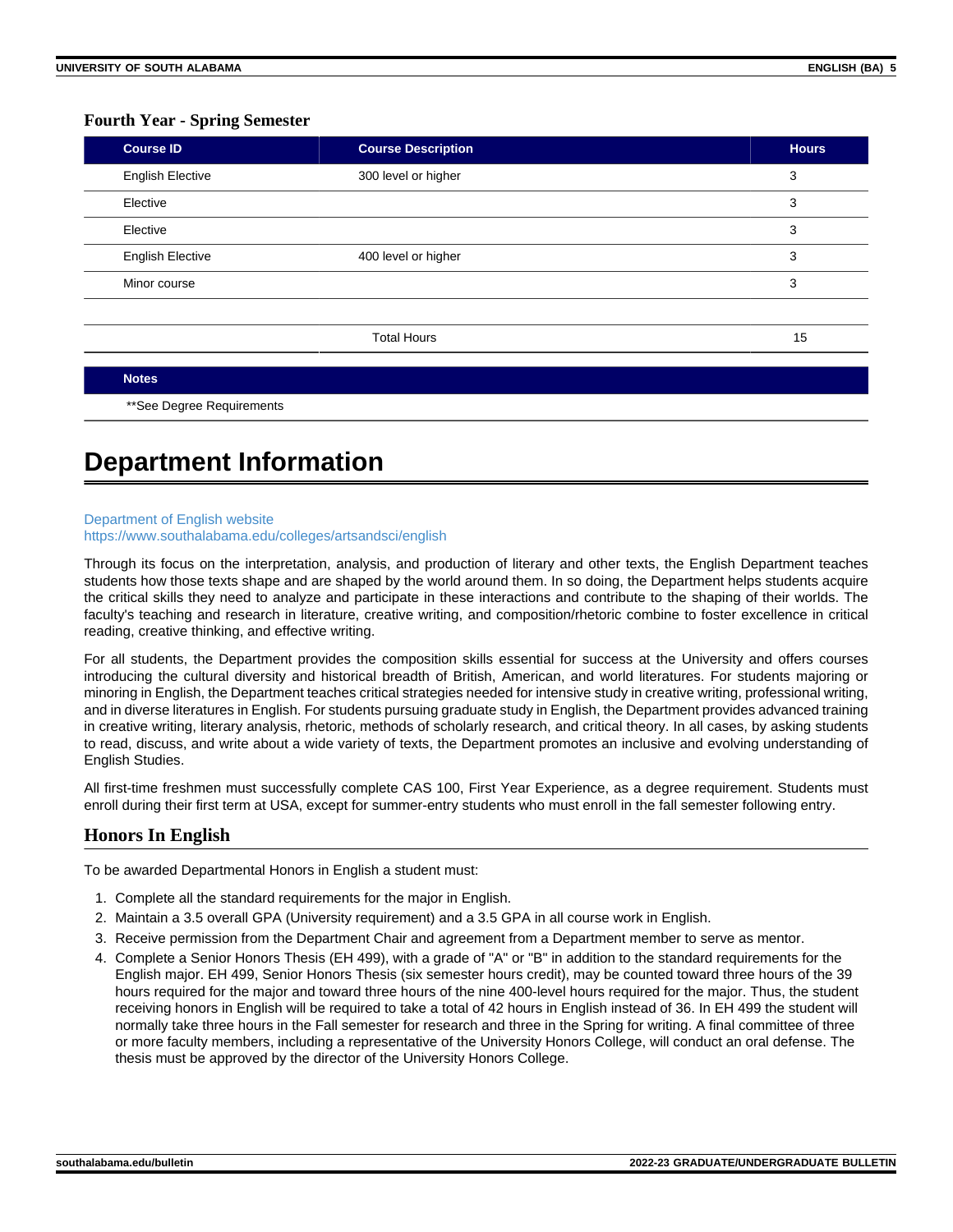PLEASE NOTE: To be eligible to undertake an honors thesis in creative writing, the student must first complete four creative writing courses at the University of South Alabama. This policy on creative writing theses not only applies to students seeking departmental honors but also to students enrolled in the Honors College.

## **The Accelerated Bachelor'S To Master'S Program In English (ABM)**

See Graduate School Bulletin for rules for all Accelerated Bachelor's to Master's Programs https://www.southalabama.edu/ bulletin/current/colleges-schools/graduate-school/index.html

## **Program Description**

The USA accelerated bachelor's to master's (ABM) in English provides exceptional undergraduate students the opportunity to earn a bachelor's and master's degree at an accelerated pace in English. While still an undergraduate, ABM students may count up to 6 credit hours of graduate course work towards their graduate degree.

## **Admission Procedures**

Prospective Students must:

- Have completed at least 90 credit hours
- Have completed at least 30 credit hours at USA
- Must have at least a 3.5 GPA in EH 300- and 400-level classes

Admission will be based on the applicant's meeting these criteria and the approval of the graduate program coordinator. Once admitted into the ABM program, students must maintain at least a 3.0 GPA and remain in good standing to progress into the graduate program.

## **Program Procedures**

ABM students may begin taking graduate courses after completing at least 90 hours of undergraduate credit.

Up to 6 hours can count toward both degrees (Bachelor's and Master's) if the courses are completed with grades of at least B. Courses with a grade of C can count toward the undergraduate degree but not the graduate degree. Courses with a grade below C cannot count toward the undergraduate or graduate degree. Upon completing the undergraduate degree, students will apply to the English Master's program. ABM students who are in good standing will be accepted into the English Master's program.

Completion of the English M.A. program requires successful completion of all requirements, including at least 36 graduate credit hours. Graduate credit taken while an undergraduate that is completed with at least the grade of B will be transferred into the Master's program upon acceptance and will apply toward the 36 hours required for the Master of Arts degree.

A student who withdraws or is dismissed from the ABM program may not count graduate coursework towards both degrees. Graduate courses for which an undergraduate student did not earn an "A" or "B" grade, may not be counted towards the graduate degree.

An ABM student must be a full-time student and must complete all degree requirements for the master's within three semesters of the semester in which they were admitted to the Graduate School. An exception for a fourth semester may be granted where an additional semester is required for final revisions to and submission of a defended thesis. Exceptions to the ABM policy are at the discretion of the Dean of the Graduate School.

## **Graduate Studies**

The Master of Arts degree program in English is designed to meet the needs of students pursuing a terminal M.A. and of those planning to work toward the Ph.D. and a career in university teaching. The terminal M.A. serves such career tracks as junior college or secondary-school teaching and writing or editing in the business or corporate community. Creative writers find the degree meaningful in careers both in and out of the academic community since the M.A. provides guidance towards book publication and time to study successful literary texts.

## **Requirements For Admission**

Students are admitted each semester. The following criteria supplement the Graduate School criteria (see Categories of Admission):

1. For the Literature Concentration, applicants normally have an undergraduate major or minor in English or at least 21 semester hours of course work in English beyond the freshman level, at least 12 of these hours in upper-division literature courses. For the Creative Writing Concentration, applicants normally have 15 semester hours of course work in